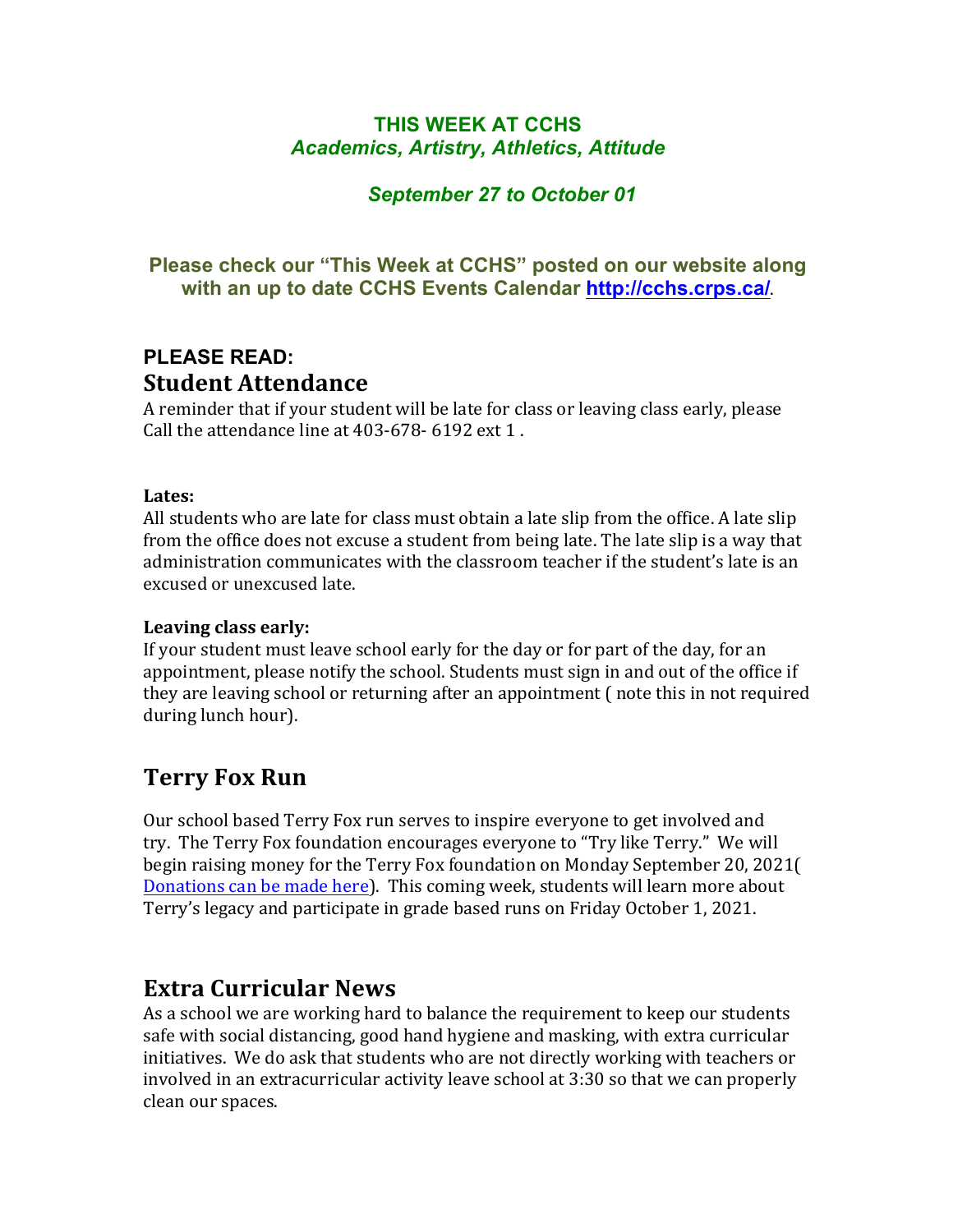### **Sport**

Please continue to check out upcoming dates on our school website calendar.

For more detailed information please check out our daily announcements.



# **September 30, 2021 National Day for Truth and Reconciliation**

The week of September 27, 2021 is Truth and Reconciliation observation week. Schools across the Canadian Rockies School District will be taking time on Wednesday September 29 to learn, and reflect on the 94 calls to action put forward by the Truth and Reconciliation commission. Our school will be participating in a virtual presentation that will involve the perspective of local Stoney elders, a student produced cultural video presentation and school based learning. Note there will be no school on Thursday September 30, 2021. This will be a day of observance for Truth and Reconciliation.

# **COVID INFORMATION**

We continue to follow the both directives outlined by Alberta Health Services and the Canadian Rockies Reentry plan for  $2021/22$ . Please be certain to do the regular student screening. Updated COVID checklist. A reminder to families as per our CRPS reentry plan - "If a student presents with COVID-19 symptoms during the school day, as per the Alberta Health Daily Checklist and as determined by school staff, parents must be contacted immediately to pick up their child."

This year we have returned to live learning. Please note that we are not using virtual learning this year. Students who are required to stay at home should contact the school to excuse their absences and should contact their classroom teacher for updates on missed work.

# **Other Information**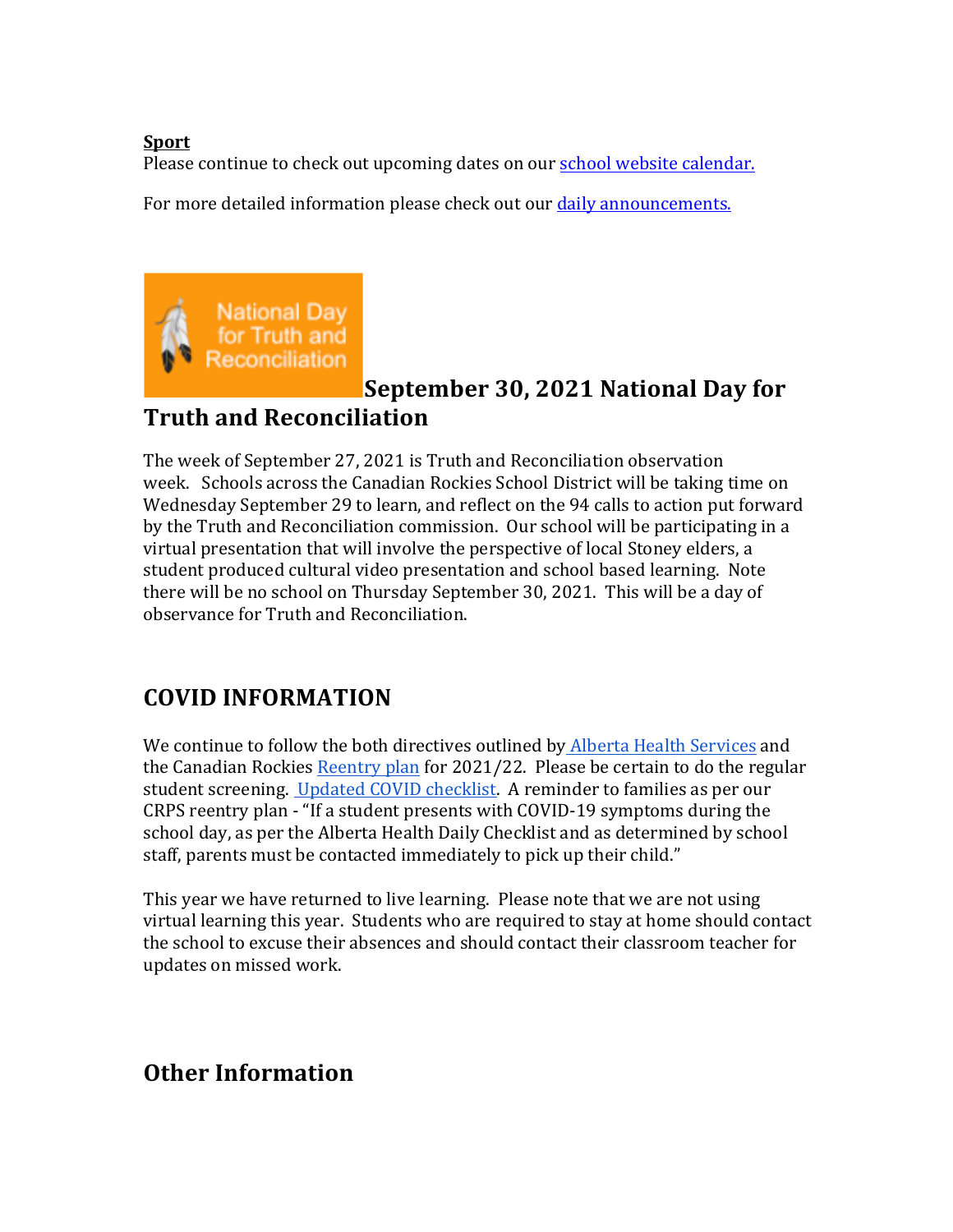# **Optional Study Guide Purchase**

Castle Rock, our study guide supplier, has created an online ordering portal to enable families to choose the resources they require. These can be workbooks or an annual digital account. The digital account allows access to up to 10 courses annually. These are optional resources and if you are not sure if your student would benefit from these please speak with your classroom teacher. Orders can be placed between **September 1 to September 11, 2021.** Another purchase opportunity will be opened in February 2022. Please click here for more information and the ordering link.

### **CRPS Homestay Program - Hosts needed 2021/2022**

Our homestay families are an integral part of the International Student Program. CRPS is now accepting host applications for the Homestay Program for the 2021/2022 school year. Remuneration of \$1,025 is paid monthly per student. CRPS has COVID-19 protocols that international students must follow prior to arriving and upon arrival, including a mandatory 14-day quarantine period. For more information please [click here](https://crps.ca/Homestay Program.php).

## **School Fees**

School fees are not yet finalized; however they will start to appear on Parent Portal as we work on the fees. Payment options and details will be provided when invoiced.

## PowerSchool

**SIGN IN** Parents please ensure you can logon to Parent Portal. Look for the PowerSchool button on our school webpage or click here. This is where you will access daily updates on your student's marks and attendance, school fees and more. Final term report cards are also shared with you through Parent Portal and are not mailed out from the school.

\*\* Alberta Education has now made student access to their official transcript of marks available to all grade 10-12 student available through a myPass account  $(myPass.alberta.ca)$  $(myPass.alberta.ca)$ . Grade 10 marks will first appear after the first semester.

Check out our Daily School Announcements here. 2021 -2022 School Calendar